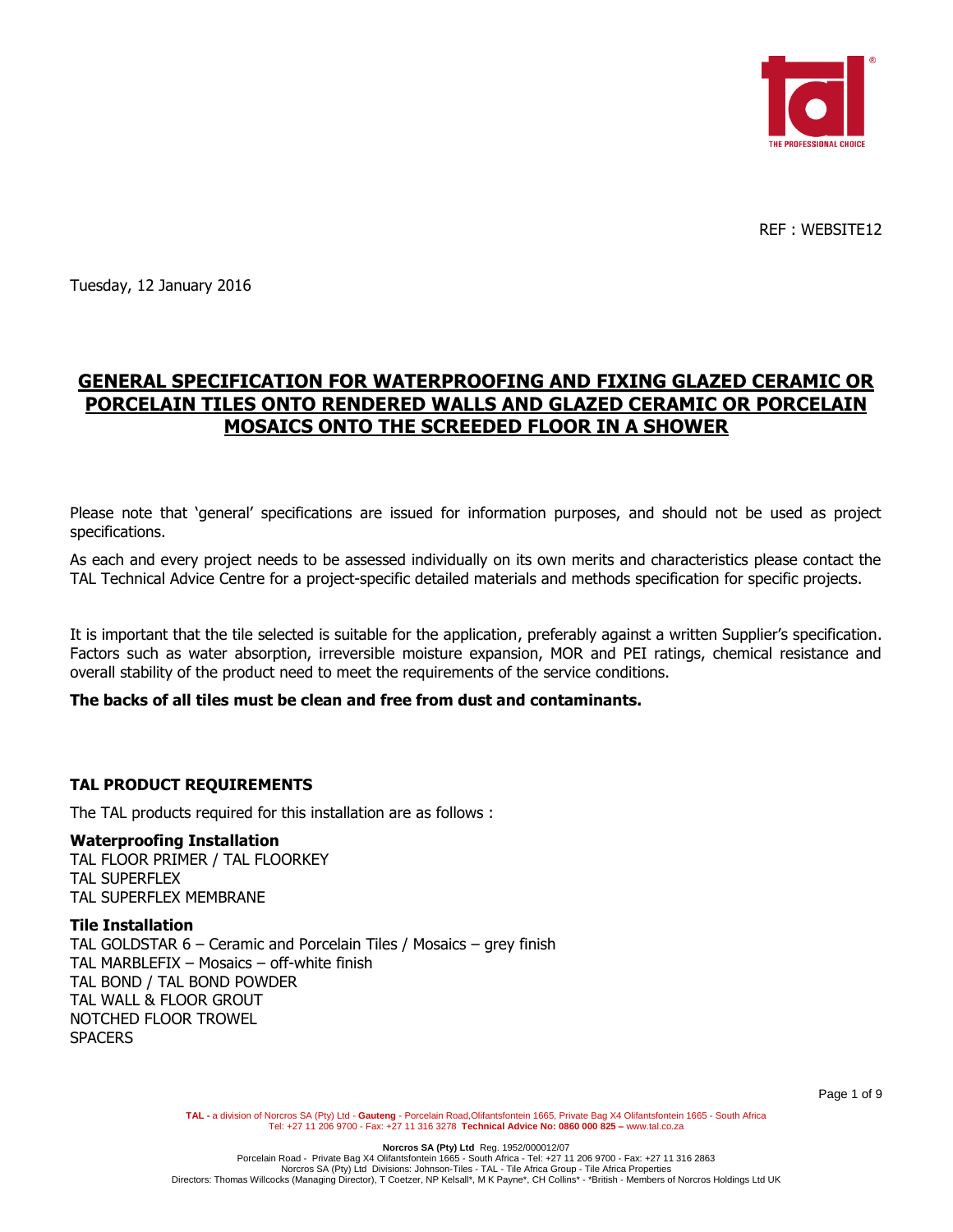# **Special note must be taken of the following :**

### **Adhesive System :**

We have specified the use of TAL GOLDSTAR 6 **rapid setting** high strength adhesive for the installation of these tiles. However, if timing on this project allows for a **quick setting** adhesive option, then TAL GOLDSTAR 12 can be considered.

The advantages of using TAL GOLDSTAR 12 are as follows :

- TAL GOLDSTAR 12 has a longer pot life (pot life of 4 hours, grout after 6 8 hours, and traffic after 12 hours)
- TAL GOLDSTAR 12 is more cost effective than TAL GOLDSTAR 6

### **It is however important that newly installed tiles are protected from traffic (other trades, etc) for a minimum of 12 hours, while the adhesive sets. This is especially important in fast-track installations.**

### **Tile Panel Movement Joints & Perimeter Joints :**

It should be noted that the lack of movement joints in a tile panel, or poorly constructed joints, is a major cause of tile failure. Joints must be created at the required spacing and must be well raked out to remove all traces of adhesive residues, debris, contamination, etc, ie the joint must extend through the tile and tile adhesive layers. These joints must be filled with a suitable resilient Joint Sealant (and suitable backing cord where applicable) in accordance with the manufacturer's instructions.

(See later detail of correctly constructed tile panel movement joint and perimeter joint.)

#### **Mosaics :**

Mosaics are available in glazed and unglazed ceramic, porcelain, natural stone and glass, in a variety of shapes and sizes. To facilitate ease of handling, mosaics are assembled as sheets, the individual tessera being glued either facedown onto paper or plastic (paper-faced mosaics), or bed side down onto a synthetic mesh backing, fabric, or onto small tabs. Paper-faced mosaics are preferable since they allow full contact to be achieved with the adhesive bedding.

When sheets are assembled by means of a backing mesh, the mesh should be made of water-resistant synthetic fabric such as nylon, and not from cotton or paper.

In the case of a mosaic that has been assembled with a fabric backing or tabs, the following is critical for a successful installation :

- the fabric or tabs and the bonding adhesive should not occupy more than 25% of the areas of each tessera; the critical factor is the contact of the adhesive with the backs of the tessera, and
- the fabric or tabs and the bonding adhesive should be water resistant, should not weaken when exposed to moisture, and should be compatible with the adhesive bed

### **Furthermore :**

- the backs of the sheets must be clean and dry, and not contaminated with dust or powder
- the application of mosaics requires effective supervision and the employment of skilled operatives
- the bonding and grouting of mosaics should be done in one operation in order to provide a strong installation
- the mosaics should be FIRMLY bedded into the adhesive to ensure good contact between the adhesive and tile
- due care must be taken to ensure that glass mosaics do not get scratched by the adhesive during application and cleaning
- all mosaics should be inspected, and loose or damaged tessera removed and replaced before installation.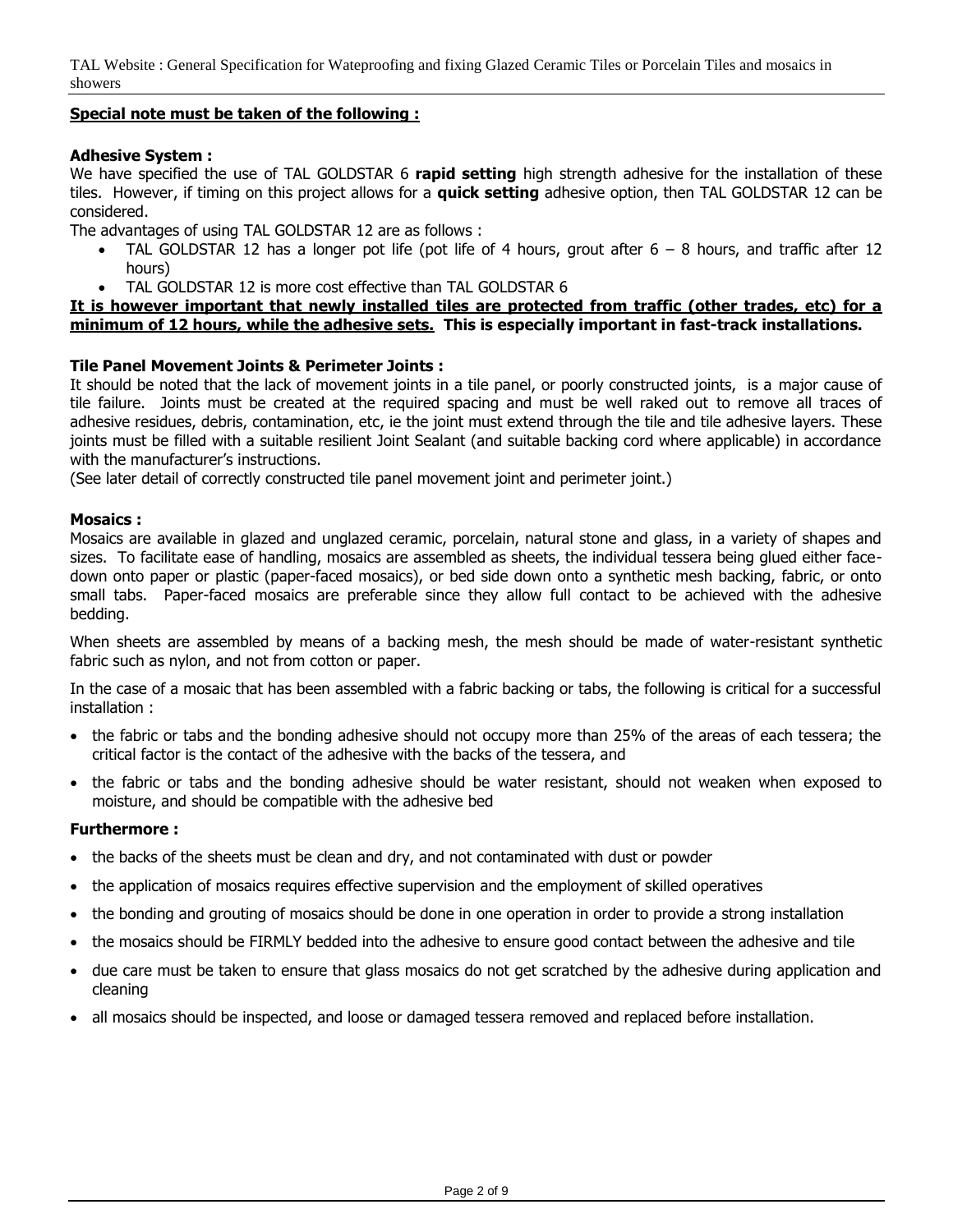# **1 BACKGROUND PREPARATION & WATERPROOFING**

### 1.1 **Walls**

1.1.1 Allow all new wall rendering to cure for at least 14 days. The rendering must be firmly attached to the substrate, must be integrally sound (no crumbling, cracking, etc) and must be of a quality and consistency suitable for waterproofing and tiling. All damaged, defective, deteriorated or hollow sounding areas must be removed and made good before proceeding. Renders should be left with a woodfloat finish and should not be skimcoated with gypsum plaster. The surface must be clean, dry, firm and sound and free from all traces of dust, loose particles and surface contaminants.

### 1.2 **Floors**

- 1.2.1 Allow all new screeds to cure for at least 4 weeks before proceeding.
- 1.2.2 The screeding must be firmly attached to the underlying concrete, must be integrally sound (no crumbling, cracking, etc) and must be of a quality and consistency suitable for waterproofing and tiling. All damaged, defective, deteriorated or hollow sounding areas must be removed and the floor made good before proceeding. The surface must be clean and dry and free of all traces of dust, debris, loose particles and surface contaminants.

#### 1.3 **Waterproofing**

**As showers are classified as "wet" areas, we recommend that they be waterproofed using TAL SUPERFLEX. TAL SUPERFLEX, when reinforced with TAL SUPERFLEX MEMBRANE, forms a seamless waterproofing membrane.**

**The substrate must have a moisture content of less than 3% before the waterproofing can be applied.**

1.3.2 **All surfaces to be waterproofed must be primed prior to the waterproofing application.** Woodfloated surfaces must be primed with a coat of neat TAL FLOOR PRIMER, and powerfloated or steelfloated surfaces must be primed with a slurry consisting of 1 part TAL FLOORKEY mixed with 2 parts TAL KEYMIX powder or 2 parts TAL GOLDSTAR 6 or 12 powder (by volume), which is applied by block brush.

### 1.3.3 **Coving Areas, Internal Corners, Tap & Rose Plumbing**

1.3.3.1 To allow for movement, apply a 10mm bead of flexible silicone sealant into the interface between the wall and floor, between internal vertical corners and around tap and rose plumbing prior to the SUPERFLEX application.

#### **Due care must be taken to ensure that the silicone bead is not flattened out - ie the silicone must be allowed to cure for approximately 12 – 24 hours.**

1.3.3.2 Apply a coat of TAL SUPERFLEX by paint roller or block brush to these interfaces. Immediately roll out the SUPERFLEX MEMBRANE (200mm wide) into the wet SUPERFLEX with the membrane extending 100mm equally on either side of the interface, ensuring that there are no wrinkles or air bubbles trapped beneath the membrane. The membrane must be pushed into the corners, ensuring that the entire interface is covered with SUPERFLEX MEMBRANE. Apply a heavy topcoat of SUPERFLEX to completely saturate the membrane before the first coat of SUPERFLEX dries.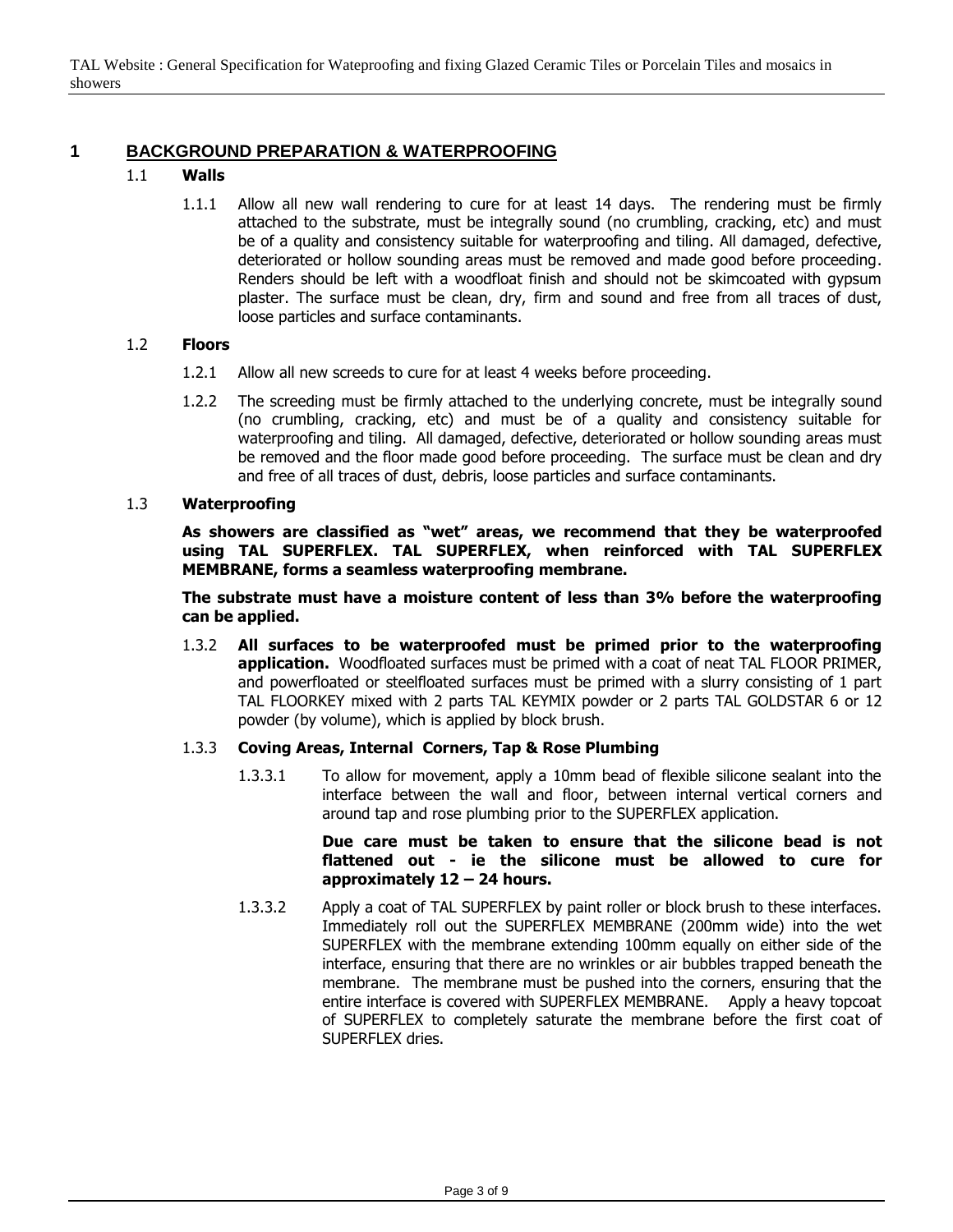### 1.3.4 **Floor Waste / Full Bore Drains**

1.3.4.1 Apply a coat of TAL SUPERFLEX up the pipes and immediately position the strip of SUPERFLEX MEMBRANE into the wet TAL SUPERFLEX. Apply a second coat of TAL SUPERFLEX to completely saturate the membrane. For wastes that are flush with the floor, take the application down into and around the waste.

### 1.3.5 **Shower Floor & Walls**

- 1.3.5.1 For the larger areas apply a coat of SUPERFLEX over the primed surface. Immediately roll out the SUPERFLEX MEMBRANE into the wet SUPERFLEX. Ensure that there are no wrinkles or air bubbles trapped beneath the membrane and that the membrane is adhered to the substrate by pressing the membrane with the roller in 2 different directions. Cover only sufficient area at a time that would allow impregnation of the membrane before the first coat of SUPERFLEX dries. **The membrane should have a minimum overlap of 50mm.** Apply a heavy topcoat of SUPERFLEX to completely saturate the membrane. A coverage rate of 2 litres / m² of SUPERFLEX for both coats should provide complete saturation.
- 1.3.5.2 It is essential to ensure that the main SUPERFLEX application overlaps the corner joints, ie the interface application must be completely covered by the main area application.
- 1.3.5.3 Shower walls must be waterproofed up to full shower rose height.
- 1.3.6 **Allow the SUPERFLEX system to dry completely (at least 3 days, depending on ambient conditions) before fixing of tiles.**

(For more detailed information, please contact TAL for a Technical Data Sheet on the product.)

# **2 ADHESIVE SYSTEM**

### 2.1 **Glazed Ceramic and Porcelain Tiles**

2.1.1 Apply TAL GOLDSTAR 6 rapid-setting adhesive mixed 20kg with 5 litres of TAL BOND **(replacing the water in the mix)** to the background using a notched trowel.

**Alternatively**, TAL BOND POWDER may be added to the adhesive mixing water at a ratio of 1 x 1kg sachet per 20kg TAL GOLDSTAR 6, or TAL GOLDFLEX single-part flexible rapidsetting adhesive may be used. When using TAL GOLDFLEX no additives are required, simply mix with clean water, alleviating possible mixing errors on site.

- 2.1.2 **In this tiling situation it is imperative that there is a solid bed of adhesive at least 5mm thick beneath each tile.** We would recommend the use of a notched FLOOR TROWEL.
- 2.1.3 At no time spread more adhesive than can be tiled onto in  $10 15$  minutes. Depending on atmospheric conditions, this will normally be around 1 square metre. This prevents the adhesive from drying or "skinning" before the tiles are applied.
- 2.1.4 Bed dry tiles (do not soak) firmly into the wet adhesive with a twisting action to ensure full contact between the background, tiles and adhesive. Tiles should be well tapped home with a rubber mallet or the wooden handle of a trowel. It is sound practice to remove the occasional tile to ensure that good contact has been achieved.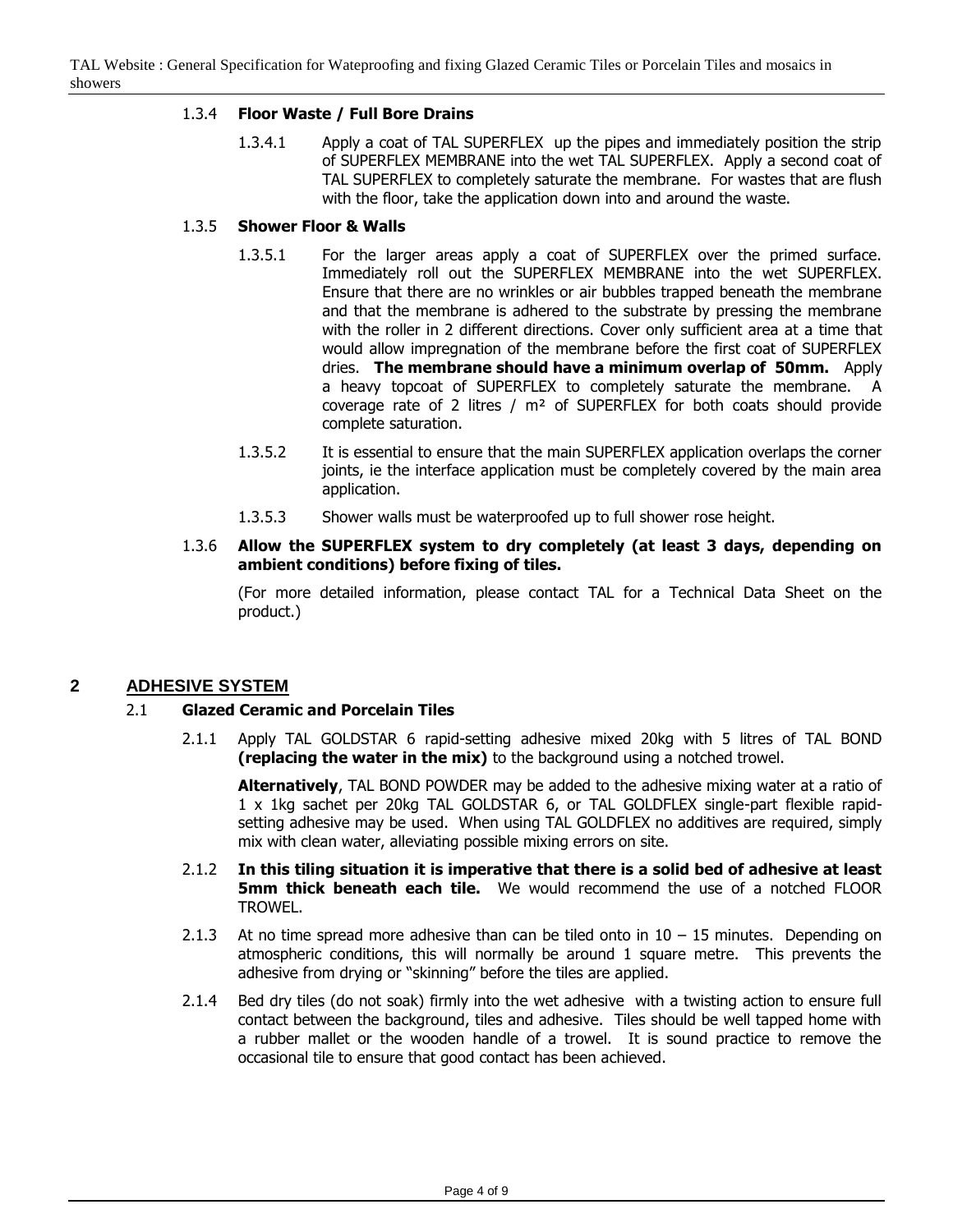- 2.1.5 When using heavily lugged tiles, or tiles with a very irregular back profile, it is good practice to butter the back of each tile, ensuring that the grooves or dovetails are completely filled with adhesive.
- 2.1.6 Clean off any surplus adhesive remaining on the face of tiles and between the joints with a damp sponge before the adhesive dries.
- 2.1.7 Never butt joint tiles. Joints are required to allow the individual tiles to move with respect to each other and thus avoid a compressive stress build-up. They are also required as vents for the tile adhesive to cure. The joints between ceramic wall tiles must be a minimum of 2mm wide, a minimum of 5mm wide between ceramic floor tiles, and a minimum of 3mm wide between porcelain tiles.
- 2.1.8 Pot life of the adhesive will vary with climatic conditions. Under no circumstances should adhesive which has been left standing for too long be reconstituted by adding more liquid.
- 2.1.9 Do not tile over structural, expansion or cold joints in the background. These joints must be extended through the various layers to the surface.
- 2.1.10 **NOTE :** Ensure that heavy and/or large format wall tiles are well supported by means of a batten or some type of mechanical device until such time that the adhesive has fully cured. In this situation it will be 6 hours.

#### 2.2 **Glazed Ceramic and Porcelain Mosaics**

**The bonding and grouting of mosaics should be done in one operation in order to provide a strong installation. The mosaics should be FIRMLY bedded into the adhesive to ensure good contact between the adhesive and tile.**

- 2.2.1 **Grey Finish**
	- 2.2.1.1 Add 20kg TAL GOLDSTAR 6 grey rapid-setting adhesive to **5 litres of TAL BOND (replacing the water in the mix)** and mix to a smooth, creamy consistency.

**Alternatively**, TAL BOND POWDER may be added to the adhesive mixing water at a ratio of 1 x 1kg sachet per 20kg TAL GOLDSTAR 6, or TAL GOLDFLEX singlepart grey flexible rapid-setting adhesive may be used. When using TAL GOLDFLEX no additives are required, simply mix with clean water, alleviating possible mixing errors on site.

### 2.2.2 **Off White Finish**

2.2.2.1 Add 20kg TAL MARBLEFIX light-coloured rapid-setting adhesive to **5.5 litres of TAL BOND (replacing the water in the mix)** and mix to a smooth, creamy consistency.

> **Alternatively**, TAL BOND POWDER may be added to the adhesive mixing water at a ratio of 1 x 1kg sachet per 20kg TAL MARBLEFIX, or TAL MARBLEFLEX single-part light-coloured flexible rapid-setting adhesive may be used. When using TAL MARBLEFLEX no additives are required, simply mix with clean water, alleviating possible mixing errors on site.

### 2.2.3 **Paper-Covered Mosaics**

- 2.2.3.1 The adhesive is applied to the surface in a solid bed of  $4 6$ mm. The mosaics are pre-grouted by working adhesive into the joints between the mosaics from the back.
- 2.2.3.2 Immediately, **FIRMLY** bed the mosaics into the adhesive on the background. A wooden beating block or rubber grouting float can be used to create a flat surface.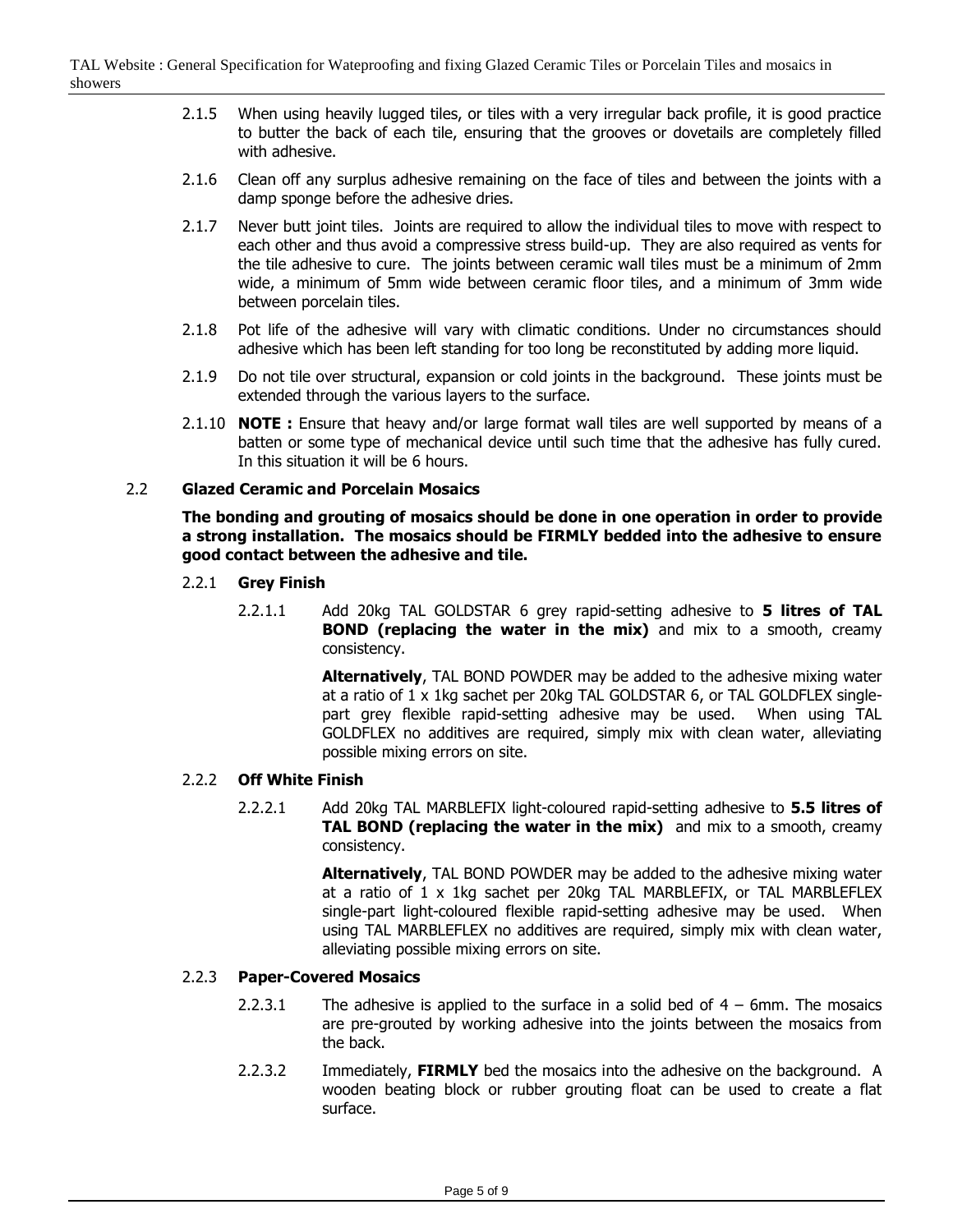2.2.3.3 Allow the adhesive to dry sufficiently, and then **gently** remove the paper covering on the mosaics with a dampened sponge. **Excessive water must be avoided as this may compromise the integrity of the adhesive.** If necessary, fill any voids or depressions with the adhesive mixture.

### 2.2.4 **Mesh-Backed Mosaics**

2.2.4.1 The adhesive is applied to the surface in a solid bed of  $4 - 6$ mm. Immediately, **FIRMLY** bed the mosaics into the adhesive. A wooden beating block or rubber grouting float can be used to create a flat surface. Allow the adhesive to squeeze out through the joints between the mosaics to form the grout. If necessary, fill any voids or depressions in the joints with extra adhesive.

### 2.2.5 **General**

- 2.2.5.1 The adhesive is applied to the surface in a solid bed of  $4 6$ mm. (The adhesive can be applied using a NOTCHED FLOOR TROWEL, and the adhesive then smoothed with the straight edge of the trowel to flatten the ridges.)
- 2.2.5.2 **Gently** clean any excess adhesive off the face of the mosaics before it hardens.
- 2.2.5.3 At no time spread more adhesive than can be tiled onto in  $10 15$  minutes. Depending on atmospheric conditions, this will normally be around 1 square metre. This prevents the adhesive from drying or "skinning" before the tiles are applied.
- 2.2.5.4 Pot life of the adhesive will vary with climatic conditions. Under no circumstances should adhesive which has been left standing for too long be reconstituted by adding more liquid.
- 2.2.5.5 Leave a 'grout joint' between the mosaic sheets, the same width as the joints between the mosaics on the sheets.
- 2.2.5.6 Do not tile over structural, expansion or cold joints in the background. These joints must be extended through the various layers to the surface.
- 2.2.5.7 A sample of the tiles to be used should be tested beforehand to ensure that no adhesive is absorbed through the glaze, or into the tile body, causing permanent staining of the tiles.

# **3 GROUTING (Tiles)**

- 3.1 Grouting must not be carried out until sufficient bond has developed between the bedding mix and the tiles to preclude disturbance of the tiles during the grouting operation. Allow a minimum of 4 hours before grouting.
- 3.2 Use Super White or coloured TAL WALL & FLOOR GROUT mixed 20kg with 8 litres of TAL BOND (Super White Grout)**(replacing the water in the mix)** or 6 litres of TAL BOND (all other colours)**(replacing the water in the mix)** for filling tile joints up to 8mm wide.

### **\* NOTE : TAL Super White Grout is only suitable for wall tile joints up to 3mm wide.**

**Alternatively**, TAL BOND POWDER may be added to the grout mixing water, at a ratio of 1 x 1kg sachet per 20kg TAL WALL & FLOOR GROUT.

### 3.3 **WARNING :**

3.3.1 Particular care must be taken to clean the grout off the tile face before it hardens completely. This is especially important when an additive such as TAL BOND or TAL BOND POWDER has been used.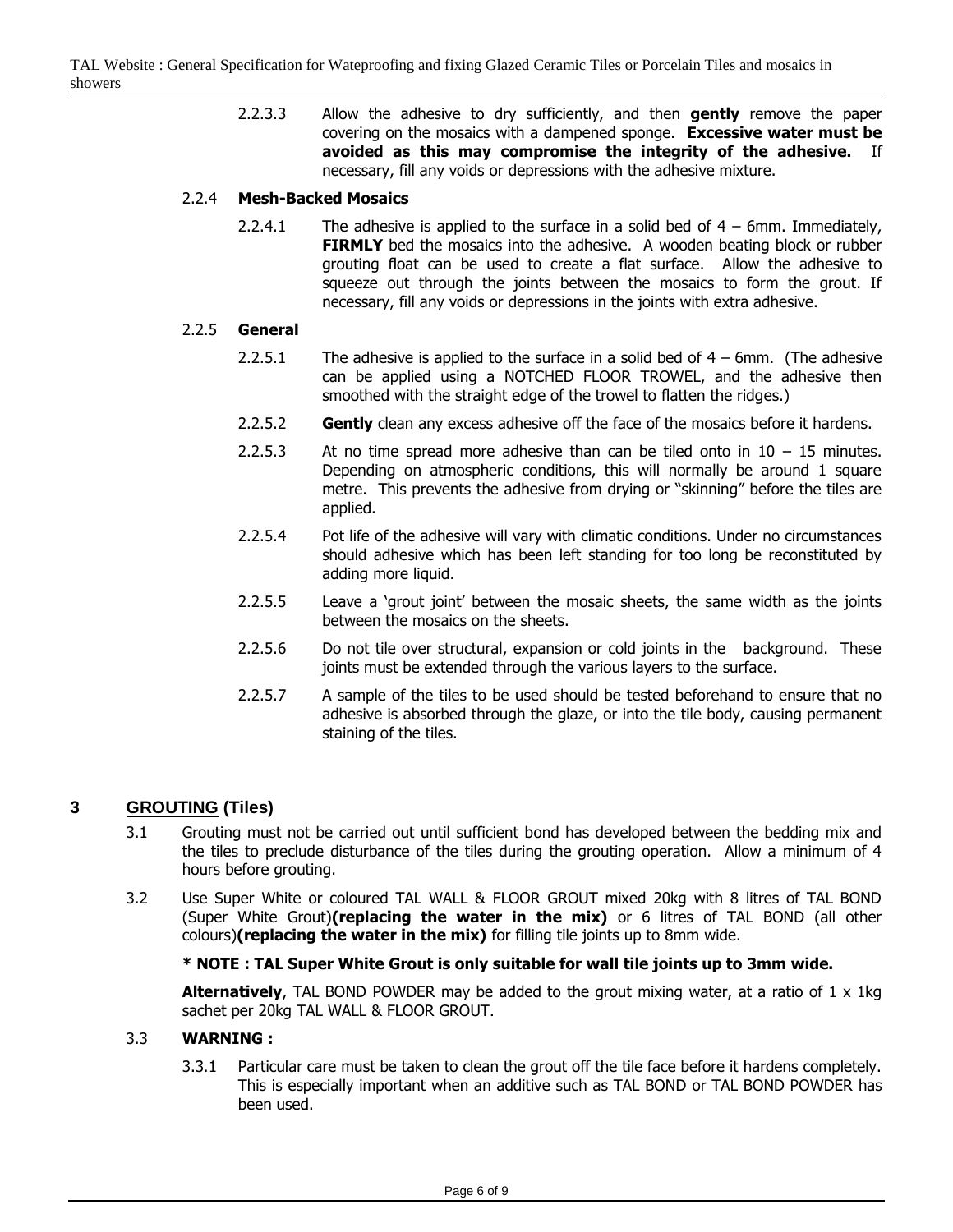- 3.3.2 A sample of the tiles to be used should be tested beforehand to ensure that no grout is absorbed through the glaze, or into the tile body, causing permanent staining of the tiles.
- 3.3.3 It is important to use the stipulated amount of liquid in the TAL Grout mixture. When cleaning, a **damp**, **not wet**, sponge must be used. Over hydration (too much water) of the mix, or in cleaning, causes colour variations in the grout joints, and also affects the integrity of the grout, resulting in a friable product.

# **4 MOVEMENT JOINTS**

- 4.1 It should be noted that the lack of movement joints in a tile panel is a major cause of tile failure. They should be specified at the design stage to avoid placing them in heavy traffic areas and spoiling the visual effect of the tiles.
- 4.2 **Movement joints should be located around the perimeter of the shower floors, in all internal corners and interfaces, and at maximum 3 metre centres for large areas.**
- 4.3 Movement joints should also be located against obstructions fixed to the structural background and over all discontinuities in building materials, e.g. at interfaces of concrete and brickwork. In addition, movement joints should be located around any fixtures protruding through the tiled surface.
- 4.4 **The joints should be at least 5mm wide and extend through the adhesive and tile layers.** All construction / cold joints and structural joints in the background must be extended through the adhesive and tile layers to the surface in the form of tile panel movement joints. With regards to structural joints, the full width of the structural joints must be respected and extended through the adhesive and tile layers to the surface.
- 4.5 Where practical, the bulk of the depth of the movement joint can be filled with an inexpensive, compressible material such as polyethylene foam strips.
- 4.6 Seal the joint using a suitable resilient sealant in accordance with the manufacturer's instructions. It is important that the joint sealant bonds only to the sides of the movement joint.
- 4.7 For the key requirements common to all tiling situations please refer to SANS 10107-2011 Code of Practice for the Design and Installation of Ceramic Tiling.

### **Note : This installation must be allowed to set sufficiently (minimum 5 days) before being subjected to service conditions.**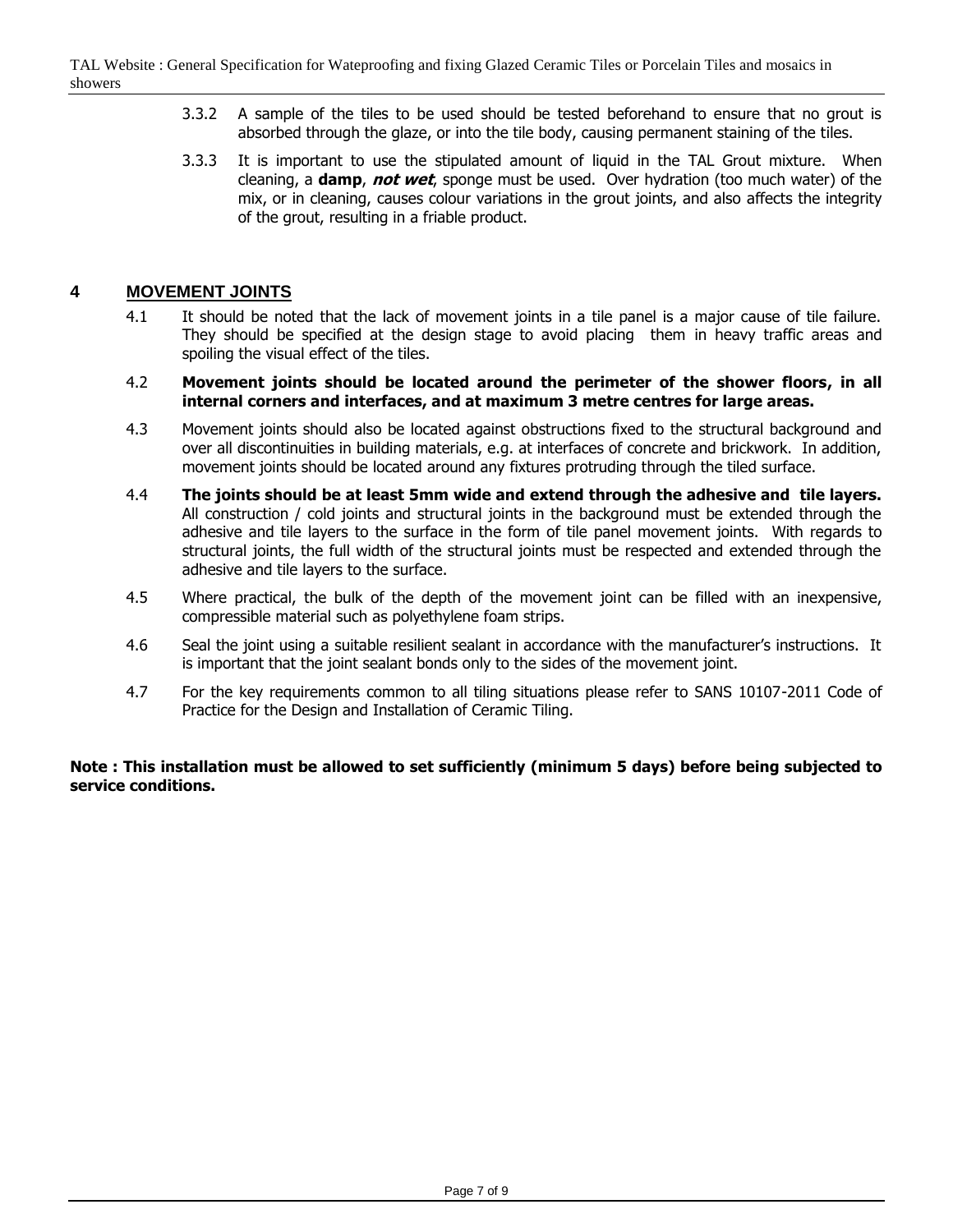